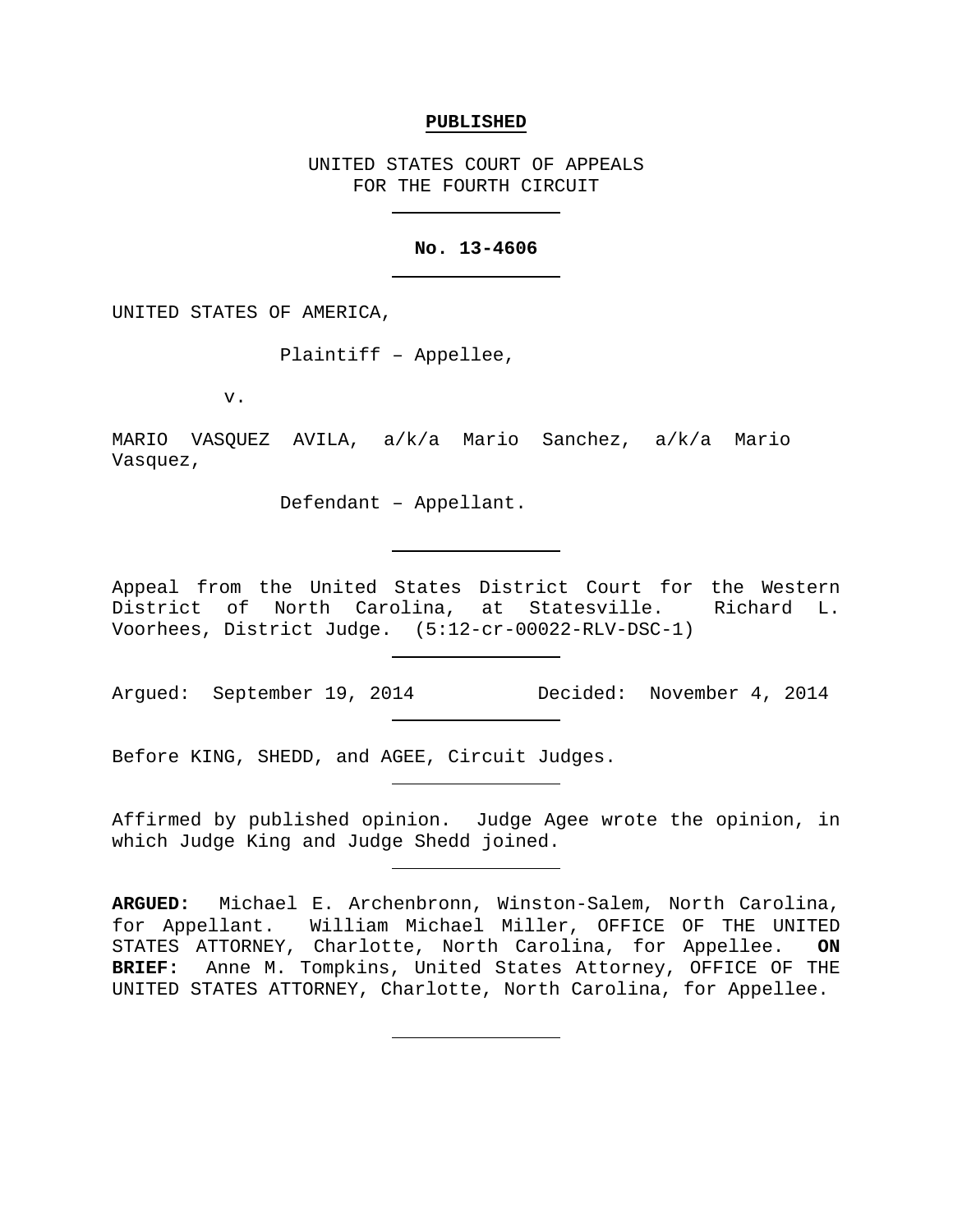AGEE, Circuit Judge:

Mario Vasquez Avila ("Avila") appeals the thirty-seven month sentence he received after pleading guilty to illegal reentry in violation of 8 U.S.C. § 1326(a). On appeal, Avila does not challenge his conviction, but argues the district court committed reversible error at sentencing by concluding that his prior conviction for first-degree burglary under California Penal Code §§ 459 and 460(a) qualified for an eight-level sentencing enhancement. Avila further argues that the district court's explanation of its chosen sentence was insufficient. For the reasons that follow, we affirm the judgment of the district court.

# I.

Avila, a native and citizen of Mexico, has a long history of illegally entering the United States and engaging in criminal activity while here. First unlawfully entering the United States in 1990, Avila was arrested for shoplifting and voluntarily returned to Mexico. After reentering again, Avila was arrested on multiple charges in California and ultimately convicted of assault and sentenced to one year in prison in 1993. At the conclusion of his sentence, he was removed to Mexico.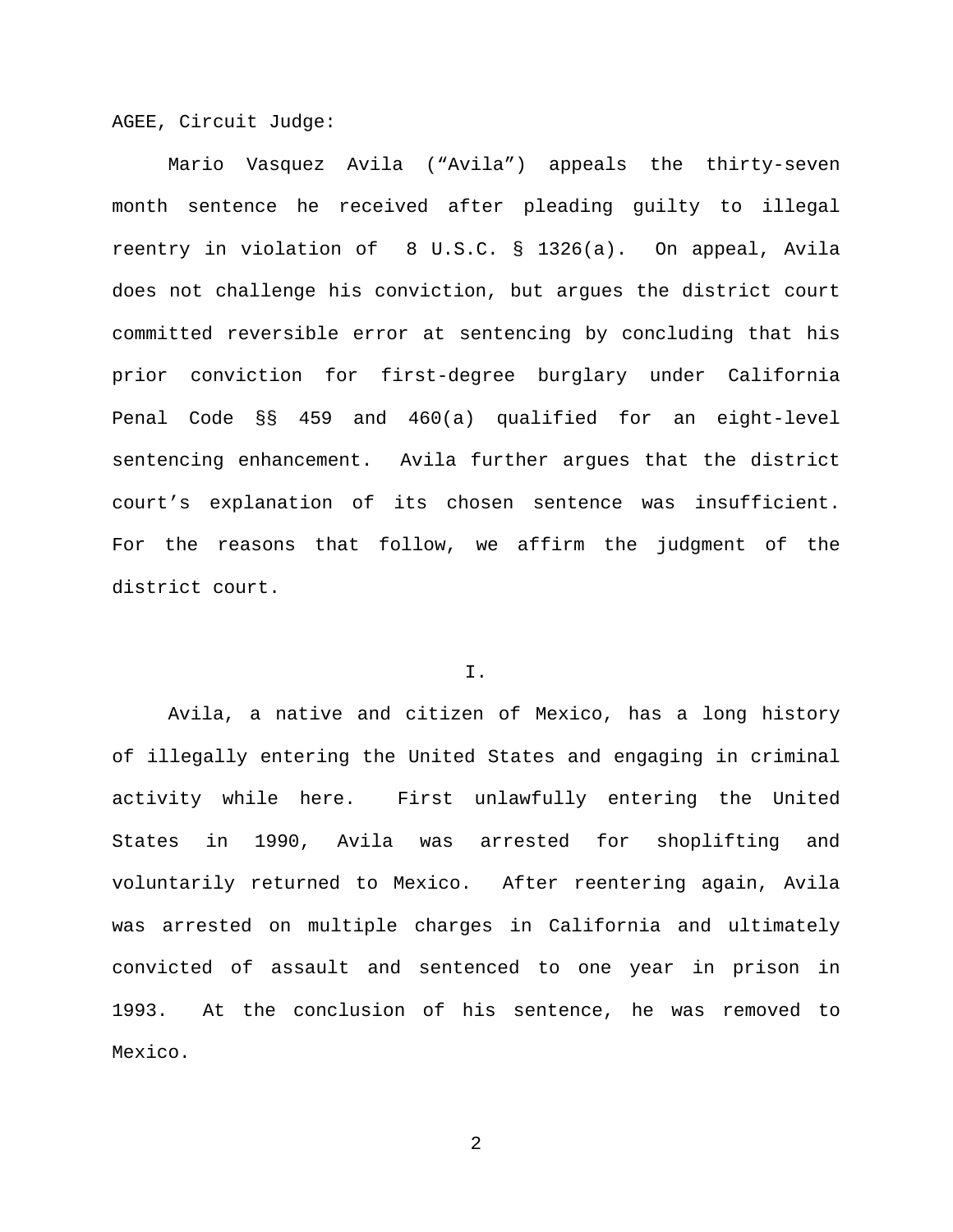Reentering the United States almost immediately, Avila was arrested in 1994 in San Diego, California, and charged with three counts of first-degree robbery, one count of first-degree burglary, one count of assault with a deadly weapon, and one count of assault with a firearm. Upon a guilty plea to firstdegree burglary, Avila was sentenced to twelve years in prison. Immigration officials again removed Avila to Mexico upon his release.

Avila again illegally returned to the United States and was twice arrested and convicted in North Carolina for driving while impaired, ultimately receiving prison sentences of thirty days and six months. Avila spent additional time in jail after a conviction for malicious conduct by a prisoner. For reasons not explained in the record, immigration officials were apparently unaware of Avila's presence in the North Carolina penal system.

Following his release from confinement in North Carolina, Avila assaulted a woman and a police officer, and made several threats against the officer's family. Avila was subsequently charged with two counts of simple assault and one count of communicating a threat in North Carolina state court.

This time immigration authorities did learn of Avila's pending charges and interviewed him on March 23, 2012. Avila lied during the interview, claiming that he was a United States citizen. After further investigation, authorities confirmed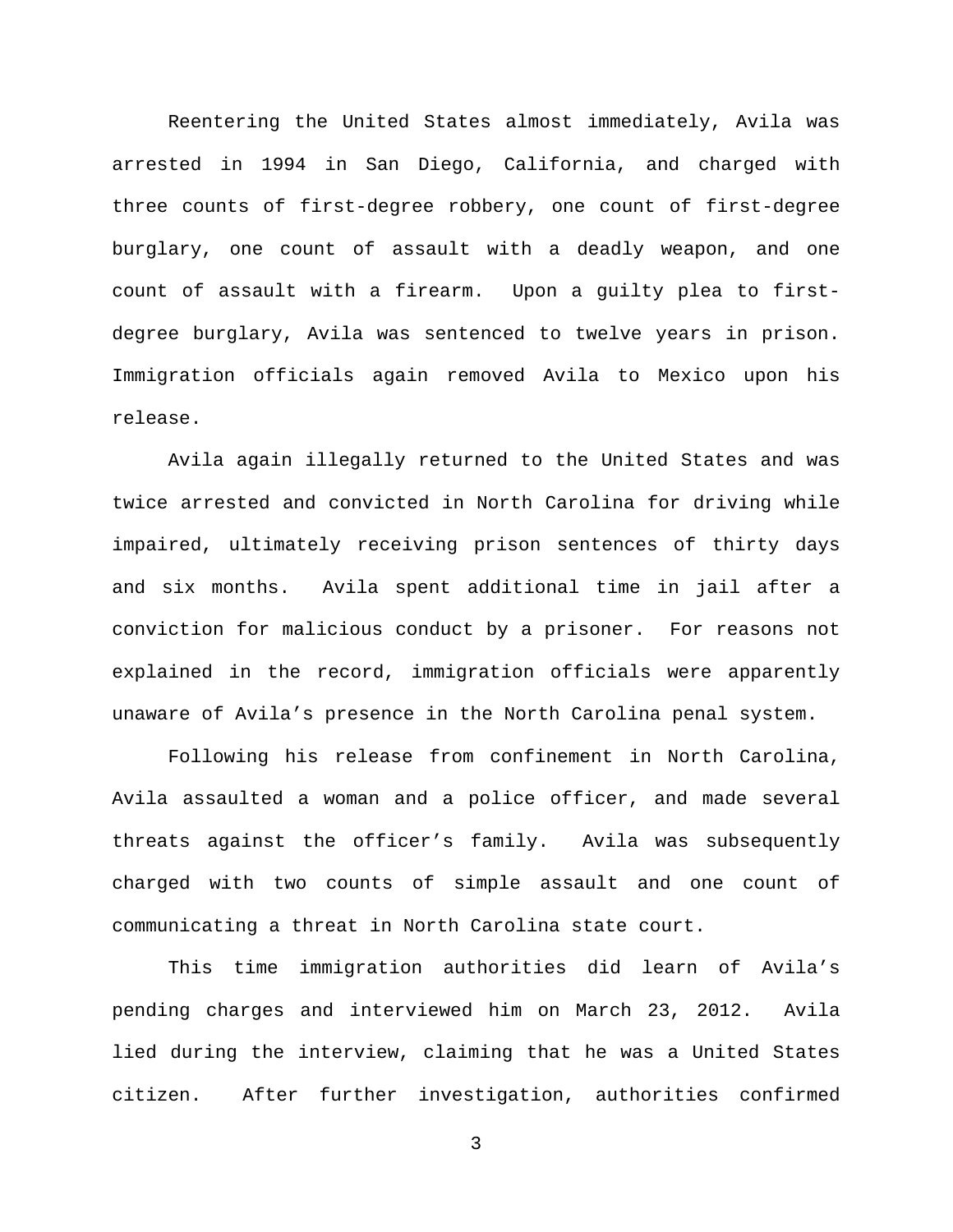that Avila was in the United States unlawfully. A federal grand jury subsequently indicted him for illegal reentry following an aggravated felony conviction, in violation of 8 U.S.C. § 1326(a) and (b)(2). On October 10, 2012, Avila pled guilty to this charge without the benefit of a written plea agreement.

In preparation for sentencing, the United States Probation Office prepared a presentence investigation report ("PSR") which calculated Avila's total offense level at fourteen and his criminal history category at V, resulting in a guidelines sentencing range of thirty to thirty-seven months incarceration. In computing Avila's offense level, the PSR included an enhancement under U.S.S.G. § 2L1.2(b)(1)(C), which provides for an eight-level increase to the base offense level of any defendant who "previously was deported, or unlawfully remained in the United States, after . . . a conviction for an aggravated felony." Over Avila's objection, the probation office determined that his 1994 California conviction for first-degree burglary qualified as an aggravated felony.

At sentencing, Avila argued that his California burglary conviction should not qualify as an aggravated felony for the eight-level increase because it is not a crime of violence. The district court overruled Avila's objection and adopted the recommended guidelines range in the PSR. Avila also requested a downward variance based on his work history and treatment for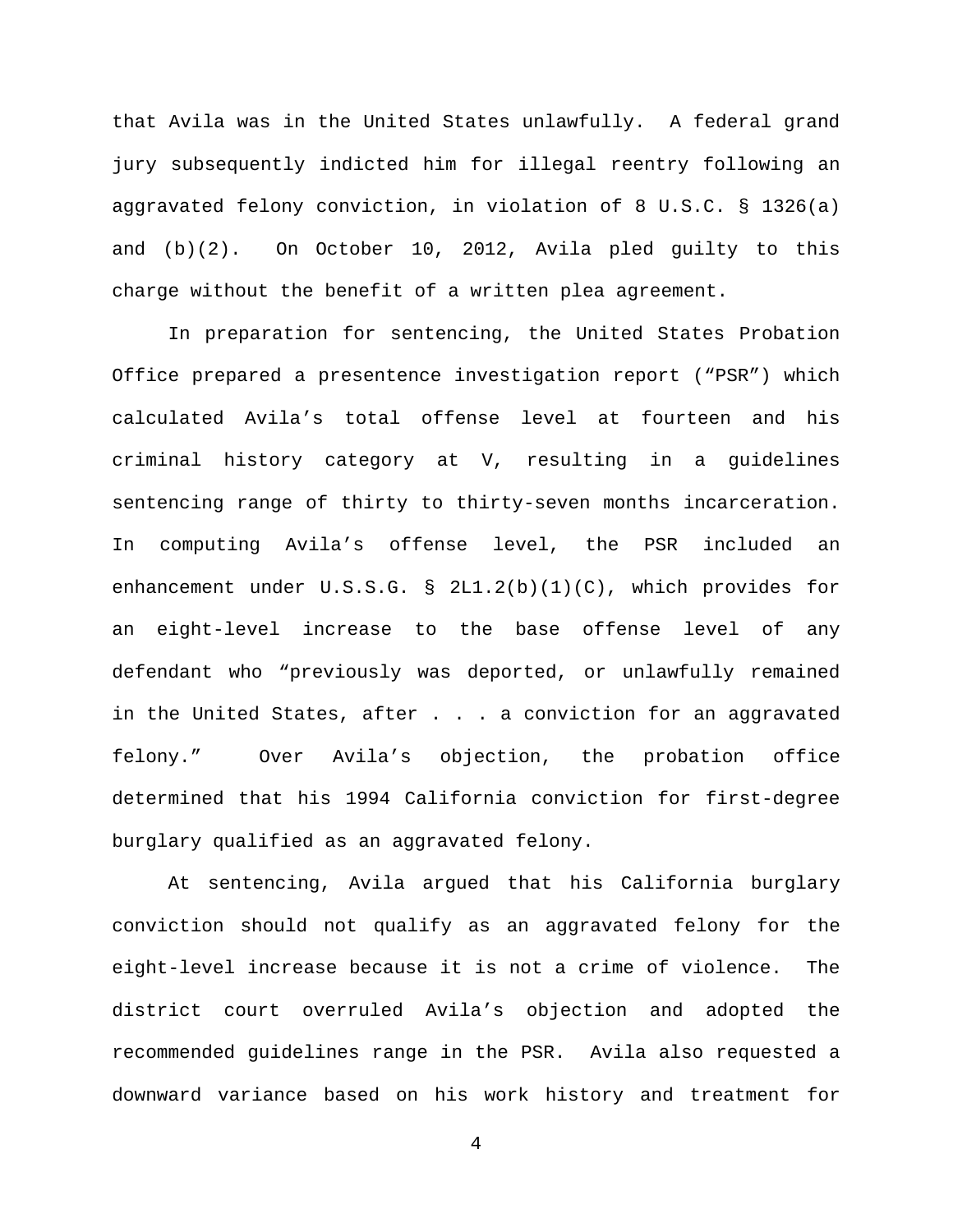alcohol abuse while awaiting sentencing. The Government sought a sentence at the high end of the guidelines given Avila's repeated history of illegally entering the United States and committing violent crimes.

Applying "an individualized approach," the district court recounted Avila's personal characteristics and criminal history and explained that "taken together," they caused "a concern for . . . the safety of the public." (J.A. 25.) The district court then imposed a within-guidelines sentence of thirty-seven months' imprisonment.

Avila timely appealed, and this Court has jurisdiction under 28 U.S.C. § 1291 and 18 U.S.C. § 3742.

## II.

In reviewing a sentence imposed by a district court, we apply an abuse of discretion standard. See Gall v. United States, 552 U.S. 38, 51 (2007). Generally, this requires a twostep analysis. United States v. Pauley, 511 F.3d 468, 473 (4th Cir. 2007). First, we review the sentence for "significant procedural error," "such as failing to calculate (or improperly calculating) the Guidelines range, treating the Guidelines as mandatory, failing to consider the § 3553(a) factors, selecting a sentence based on clearly erroneous facts, or failing to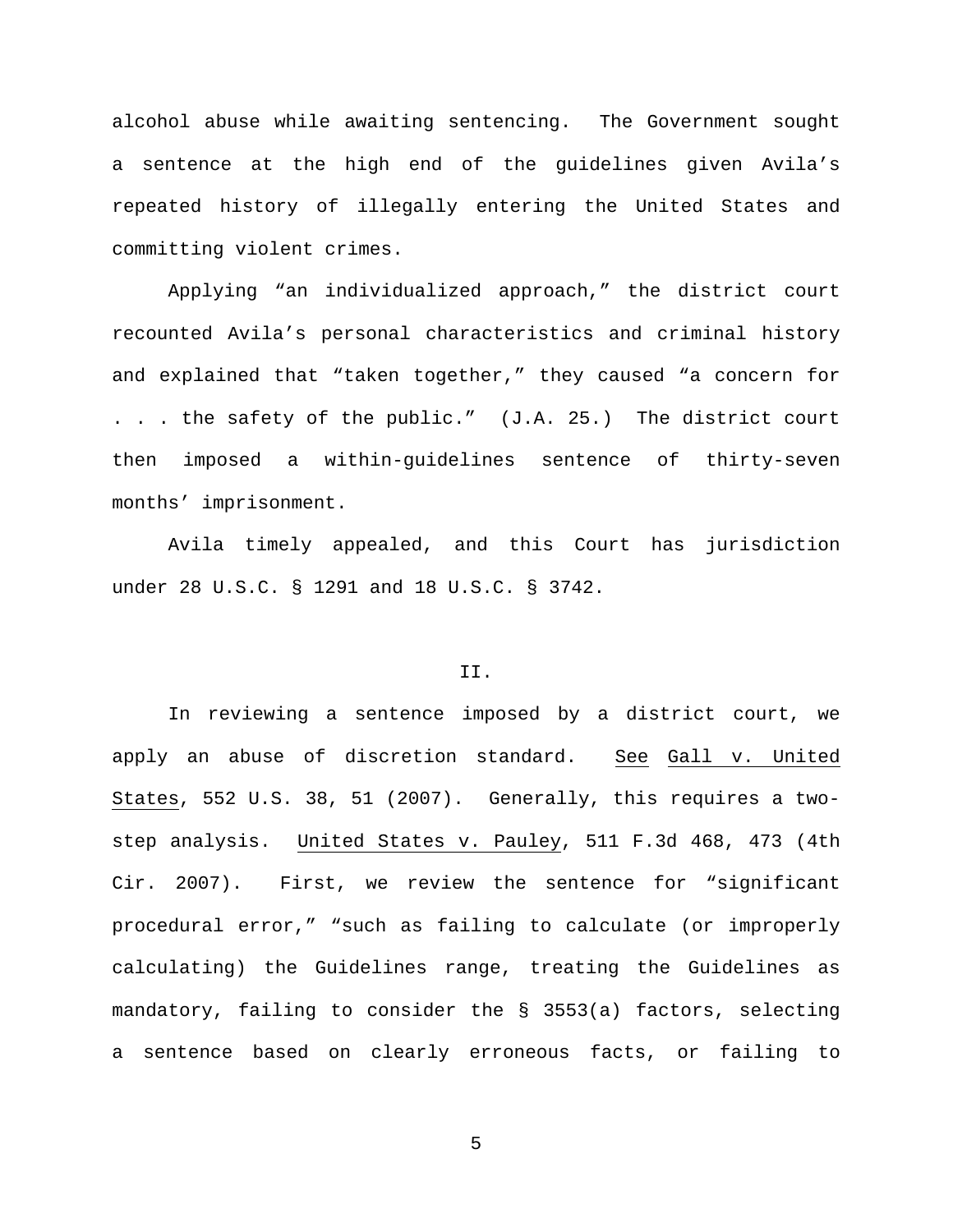adequately explain the chosen sentence[.]" Gall, 552 U.S. at 51.

If there are no procedural errors, we proceed to consider the substantive reasonableness of a sentence, "taking into account the 'totality of the circumstances including the extent of any variance from the Guidelines range.'" Pauley, 511 F.3d at 473 (quoting Gall, 552 U.S. at 51). "[A]n appellate court is allowed to presume that a district court's chosen sentence is substantively reasonable if it is within a correctly calculated Guidelines range." United States v. Mendoza-Mendoza, 597 F.3d 212, 216 (4th Cir. 2010) (citation omitted).

Avila raises two issues on appeal, both challenging the procedural reasonableness of his sentence. First, he argues that the district court erred in classifying his first-degree California burglary conviction as an aggravated felony justifying an eight-level enhancement under U.S.S.G. § 2L1.2(b)(1)(C). Citing Descamps v. United States, 133 S. Ct. 2276 (2013), Avila asserts that his burglary conviction does not meet the definition of an aggravated felony because the California statute "lacks the element of an unlawful or unprivileged entry" and "defines burglary so broadly as to including shoplifting[.]" (Appellant's Br. 10.) Separately, Avila alleges the district court failed to conduct a sufficiently individualized assessment or address his "non-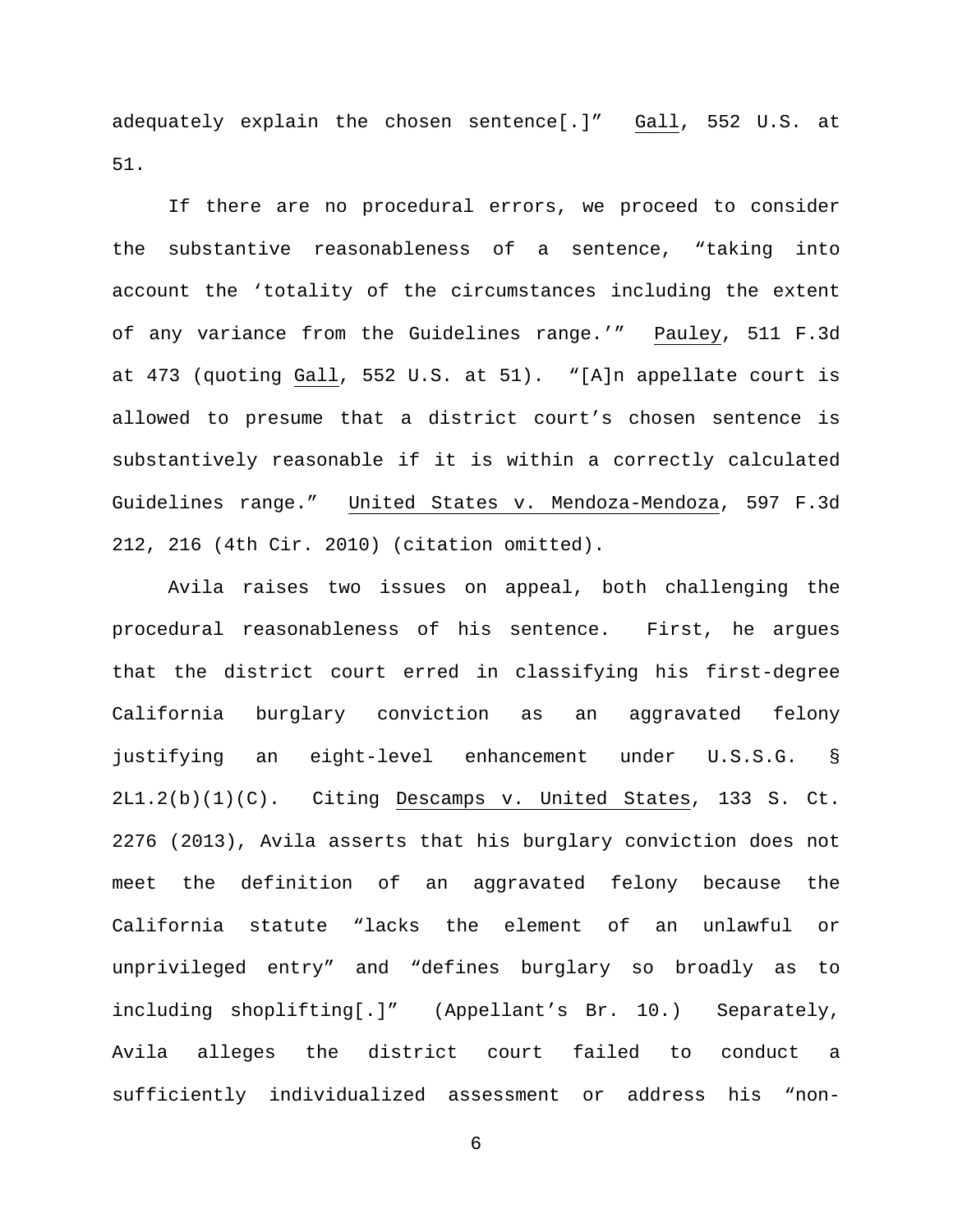frivolous argument for a below-guidelines sentence." (Appellant's Br. 13.) We address each argument in turn.

A.

Section 2L1.2 of the Sentencing Guidelines provides for an eight-level increase to the base offense level of any defendant convicted of illegal reentry who "previously was deported, or unlawfully remained in the United States, after . . . a conviction for an aggravated felony." U.S.S.G. § 2L1.2(b)(1)(C). Application Note 3 to § 2L1.2 provides that the term "'aggravated felony' has the meaning given that term in 8 U.S.C. 1101(a)(43)." Id. § 2L1.2 cmt. 3(A). That statute defines "aggravated felony" by listing a series of qualifying offenses, including, in relevant part, "a crime of violence (as defined in section 16 of Title 18)[.]" See 8 U.S.C. §  $1101(a)(43)(F)$ . "Crime of violence" is defined as:

> (a) an offense that has as an element the use, attempted use, or threatened use of<br>physical force against the person or force against the person or property of another, or

> (b) any other offense that is a felony and that, by its nature, involves a substantial risk that physical force against the person or property of another may be used in the course of committing the offense.

18 U.S.C. § 16.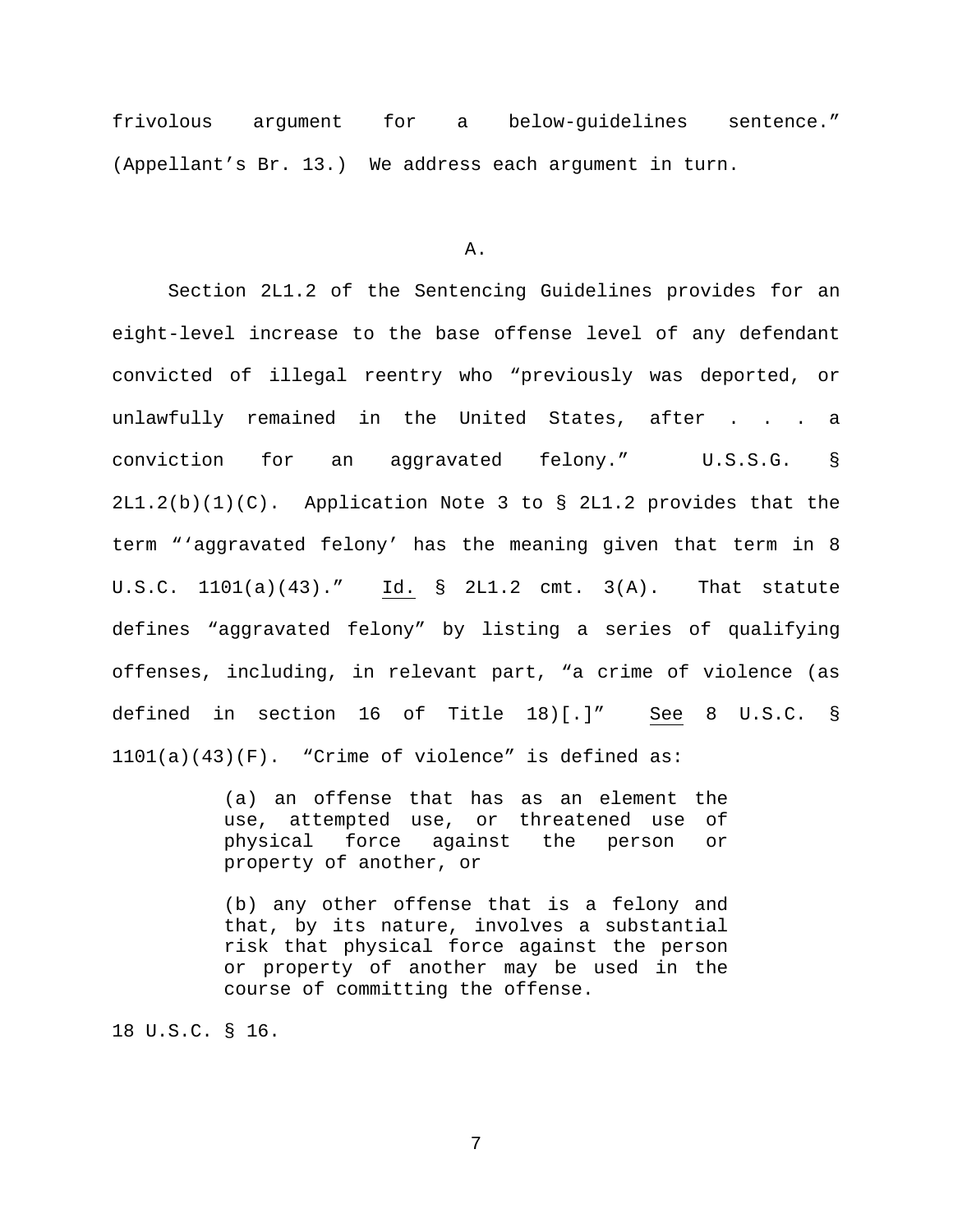Following this definitional trail, the district court determined that Avila's conviction for first-degree burglary under California law qualified as a "crime of violence" and therefore an "aggravated felony" for purposes of the eight-level sentencing enhancement under U.S.S.G. § 2L1.2(b)(1)(C). Avila asserts this conclusion was error, so we now consider whether Avila's California burglary conviction is indeed an aggravated felony under the enhancement.<sup>[1](#page-7-0)</sup> See United States v. Perez-Perez, 737 F.3d 950, 952 (4th Cir. 2013) (noting that whether a prior conviction qualifies as a predicate offense for purposes of a guidelines enhancement is a question of law that we review de novo).

We employ a categorical approach to assess whether Avila's California burglary conviction is an aggravated felony, focusing on the elements of the statute of conviction rather than the conduct underlying the offense. See Descamps, 133 S. Ct. at 2282-83 (holding that courts must apply the categorical approach to statutes like California burglary "that contain a single,

<span id="page-7-0"></span> $1$  The Government did not raise any argument here or in the district court that Avila's plea to the indictment, listing both an 8 U.S.C. § 1326(a) and (b)(2) component, decides the sentencing enhancement issue. Accordingly, we do not address<br>such an arqument. See Mayfield v. Nat'l Ass'n for Stock Car See Mayfield v. Nat'l Ass'n for Stock Car Auto Racing, Inc., 674 F.3d 369, 377 (4th Cir. 2012) ("A party's failure to raise or discuss an issue in his brief is to be deemed an abandonment of that issue." (citation and internal quotation marks omitted)).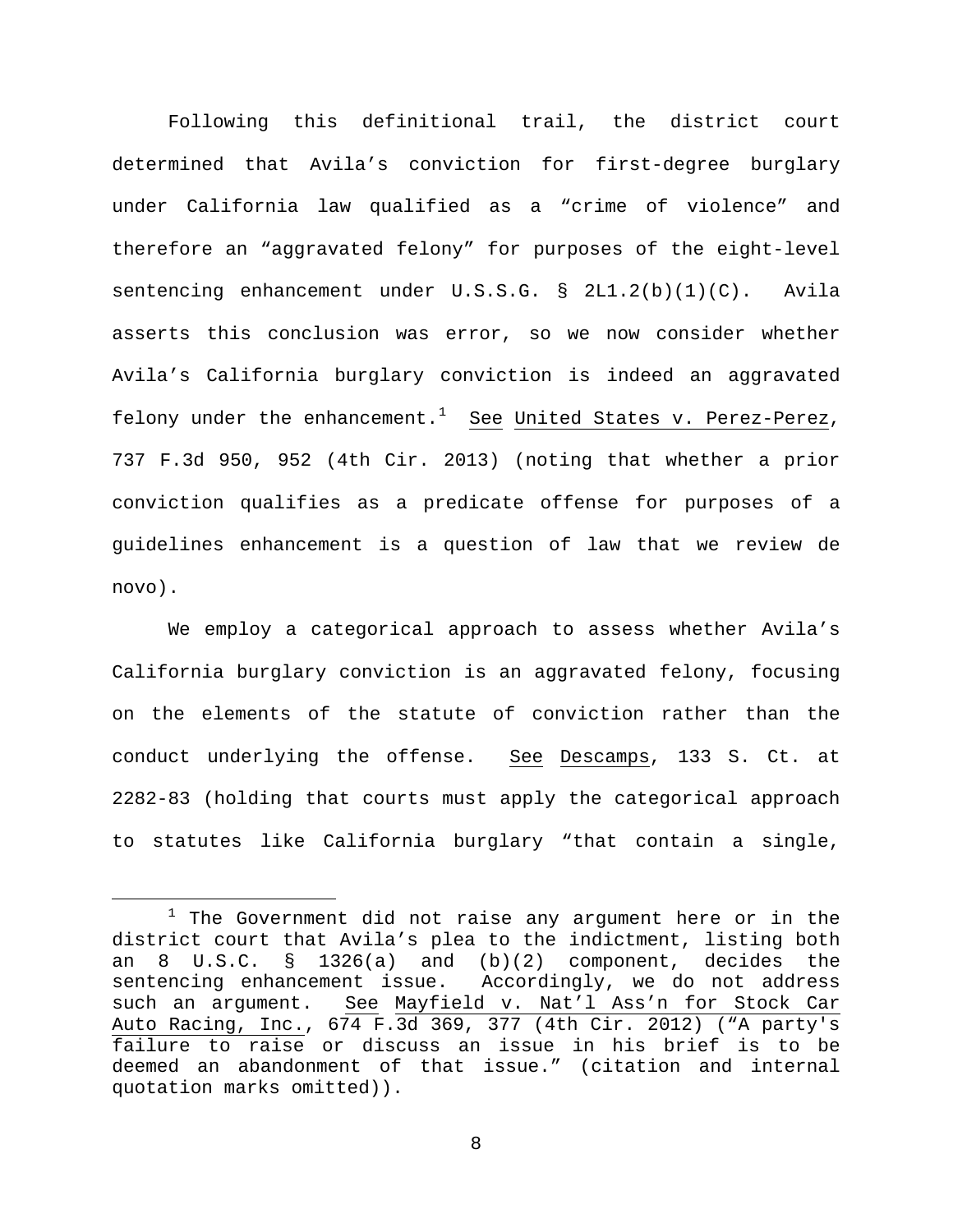'indivisible' set of elements"); United States v. Aparicio-Soria, 740 F.3d 152, 154 (4th Cir. 2014) (en banc) ("As required by the categorical approach, our analysis is restricted to 'the fact of conviction and the statutory definition of the prior offense.'" (citation omitted)). $^{2}$  $^{2}$  $^{2}$ 

Although the "aggravated felony" sentencing enhancement at issue here includes "burglary" as a qualifying offense, see 8 U.S.C. § 1101(43)(G), the parties agree that subsection does not encompass Avila's California burglary conviction because the California burglary statute is broader than the "generic" burglary offense as defined by the Supreme Court. See Taylor v. United States, 495 U.S. 575, 598 (1990) ("[T]he generic, contemporary meaning of burglary contains at least the following elements: an unlawful or unprivileged entry into, or remaining in, a building or other structure, with intent to commit a crime."); Descamps, 133 S. Ct. at 2293 ("Because generic unlawful entry is not an element, or an alternative element, of [California burglary], a conviction under that statute is never for generic burglary."). Accordingly, we must determine whether Avila's conviction for California first-degree burglary instead qualifies under the more generalized "crime of violence"

<span id="page-8-0"></span> $2$  The parties concur that the categorical approach applies here and there is no basis to utilize the modified categorical approach. We agree.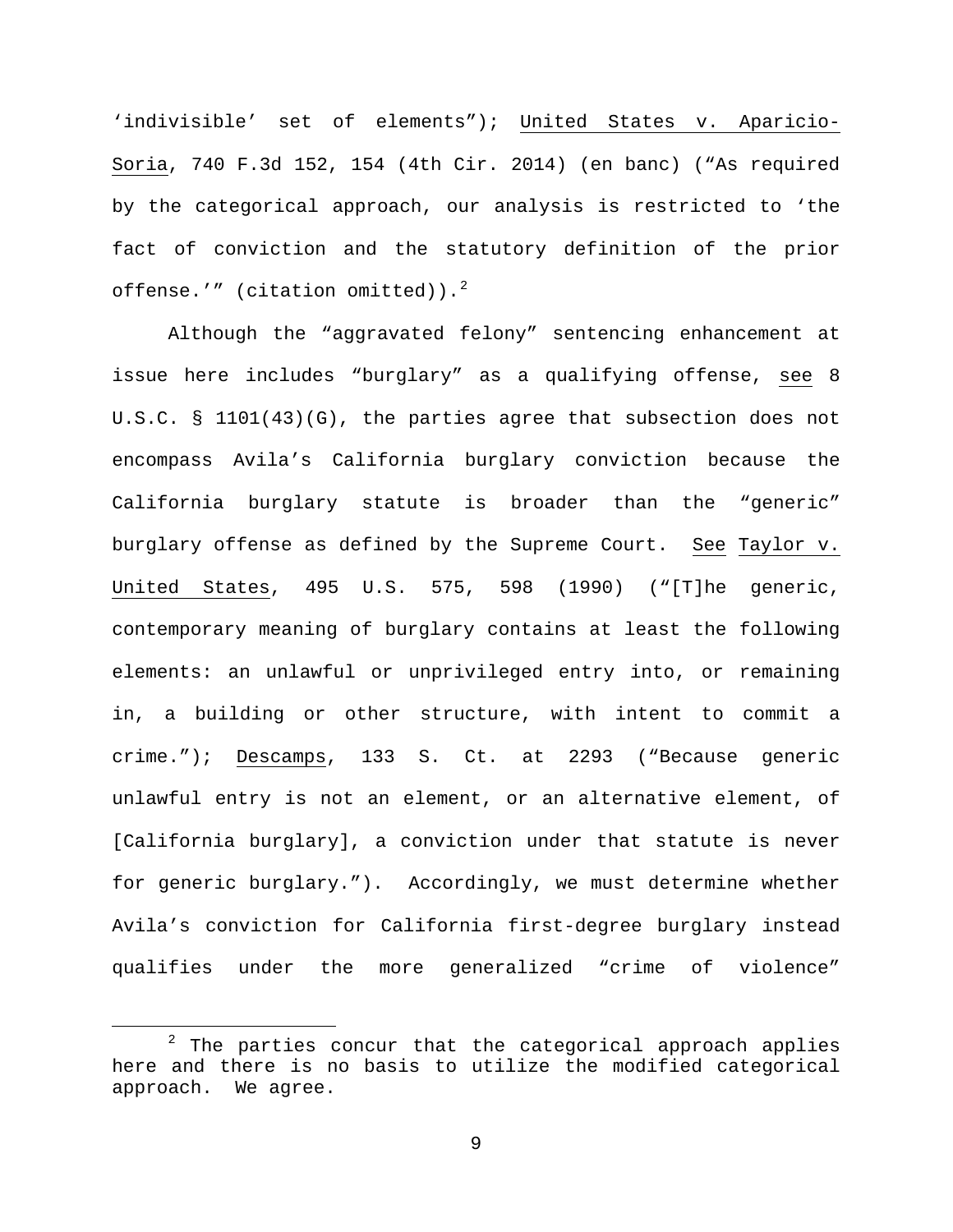definition in 18 U.S.C. § 16. To the extent the statutory definition of California burglary has been interpreted by the California Supreme Court, "that interpretation constrains our analysis[.]" Aparicio-Soria, 740 F.3d at 154.

Avila's uncontested prior conviction for first-degree burglary under California law required proof of three elements: (1) entry into a dwelling; (2) that was inhabited at the time of the entry; (3) with the intent to commit a theft or any felony. See People v. Anderson, 211 P.3d 584, 589 (Cal. 2009). For purposes of this crime, a structure "need not be occupied at the time; it is inhabited if someone lives there, even though the person is temporarily absent." People v. Little, 142 Cal. Rptr. 3d 466, 471 (Cal. Ct. App. 2012) (citation and emphasis omitted).

We conclude that California first-degree burglary qualifies as a crime of violence under the residual clause in 18 U.S.C. § 16(b). To reach this determination we need look no further than the Supreme Court's decision in Leocal v. Ashcroft, where the Court explained:

> [Section] 16 relates not to the general conduct or to the possibility that harm will result from a person's conduct, but to the risk that the use of physical force against another might be required in committing a crime. The classic example is burglary. A burglary would be covered under § 16(b) not because the offense can be committed in a generally reckless way or because someone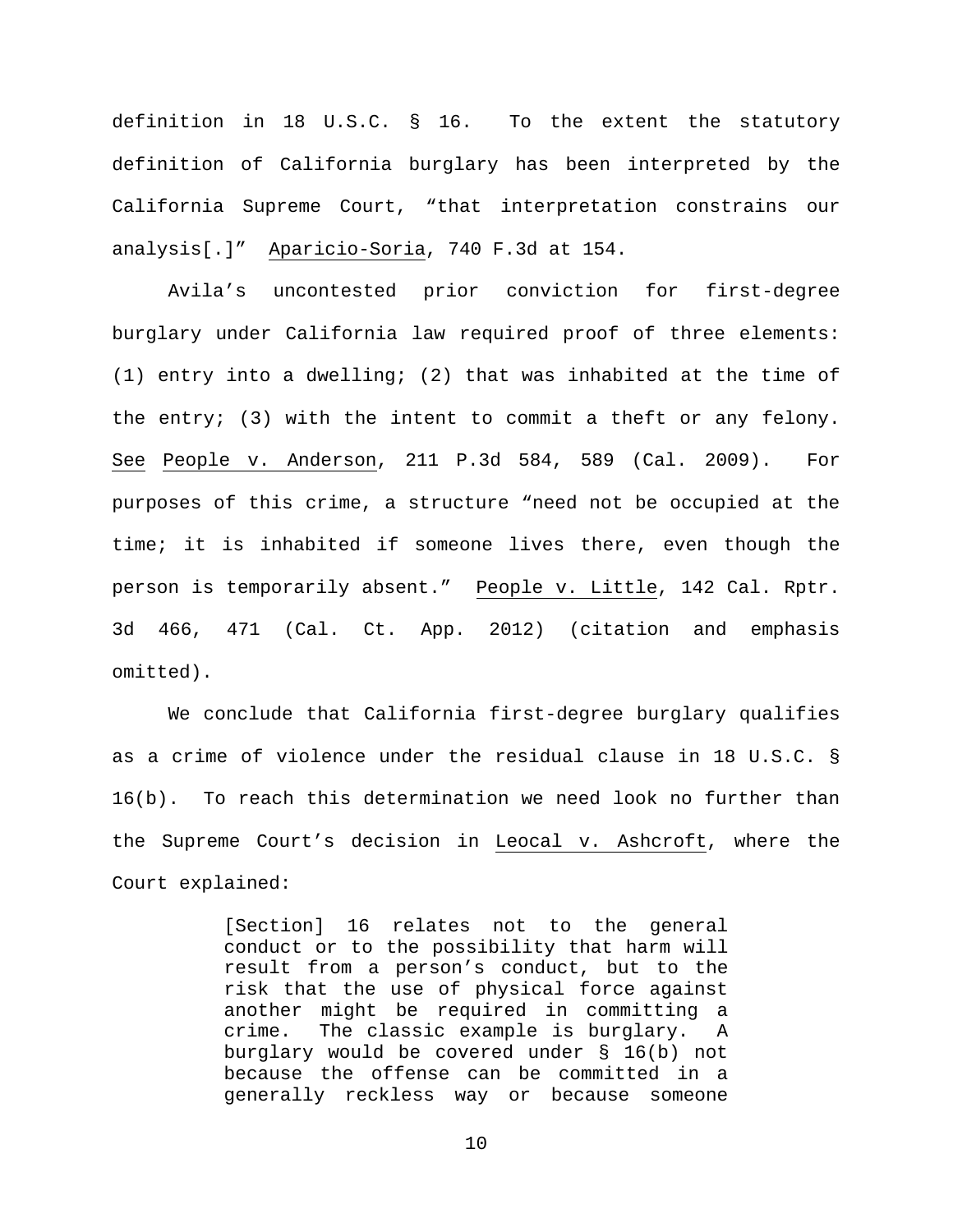may be injured, but because burglary, by its nature, involves a substantial risk that the burglar will use force against a victim in completing the crime.

543 U.S. 1, 10 (2004) (footnote and emphasis omitted).

The Supreme Court of California has similarly recognized that first-degree burglary creates a substantial risk that use of physical force may result:

> Burglary laws are based primarily upon a recognition of the dangers to personal safety created by the usual burglary situation-the danger that the intruder will<br>harm the occupants in attempting to harm the occupants in attempting to perpetrate the intended crime or to escape and the danger that the occupants will in anger or panic react violently to the invasion, thereby inviting more violence. The laws are primarily designed, then, not to deter the trespass and the intended crime, which are prohibited by other laws, so much as to forestall the germination of a situation dangerous to personal safety.

People v. Montoya, 874 P.2d 903, 911-12 (Cal. 1994) (internal quotation marks omitted); see also United States v. Becker, 919 F.2d 568, 571 (9th Cir. 1990) ("The California courts have held that first degree burglary is burglary of a residence—a distinct and more serious offense than other burglaries."), superseded in part by statute as stated in, United States v. Ramos-Medina, 706 F.3d 932, 936-39 (9th Cir. 2012).

Given the inherent risks associated with burglary of a dwelling, courts have come to the conclusion (unanimous, so far as we can tell) that first-degree burglary under California law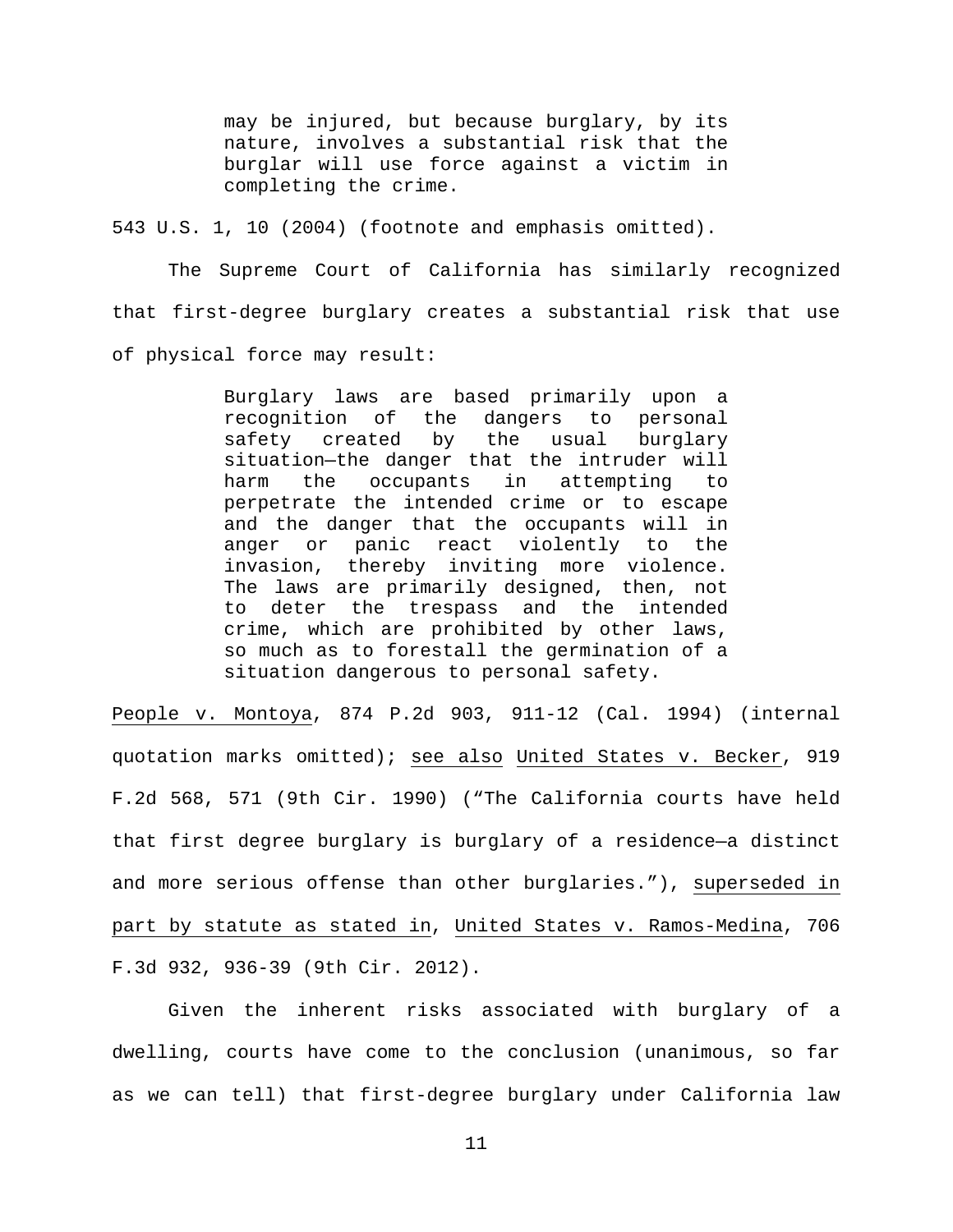is indeed a crime of violence under 18 U.S.C. § 16(b). See, e.g., Lopez-Cardona v. Holder, 662 F.3d 1110, 1112 (9th Cir. 2011); United States v. Echeverria-Gomez, 627 F.3d 971, 976 (5th Cir. 2010). We agree.

Avila argues that the Supreme Court's decision in Descamps dictates a contrary conclusion. We disagree. As relevant to the case at bar, Descamps held only that a conviction for burglary under California law does not categorically constitute a conviction for generic burglary, and thus cannot qualify as a predicate offense under the Armed Career Criminal Act ("ACCA") provision that references the generic crime. 133 S. Ct. at 2293. That is not the issue in this case. Here, using a completely different statutory scheme, we are asked to determine whether a conviction for first-degree burglary under California law constitutes a crime of violence for purposes of 18 U.S.C. § 16(b), which does not fall under the ACCA.

Unlike the ACCA provision analyzed in Descamps, 18 U.S.C. § 16(b) does not contain a roster of enumerated offenses or list generic burglary as a qualifying crime. Instead, § 16(b) speaks in descriptive terms of felonies that carry a substantial risk that force will be used. Consequently, the crime of violence definition in § 16(b) is not restricted to generic burglary, and Descamps is inapplicable to our analysis. See Becker, 919 F.2d at 572 (recognizing the California crime of burglary might not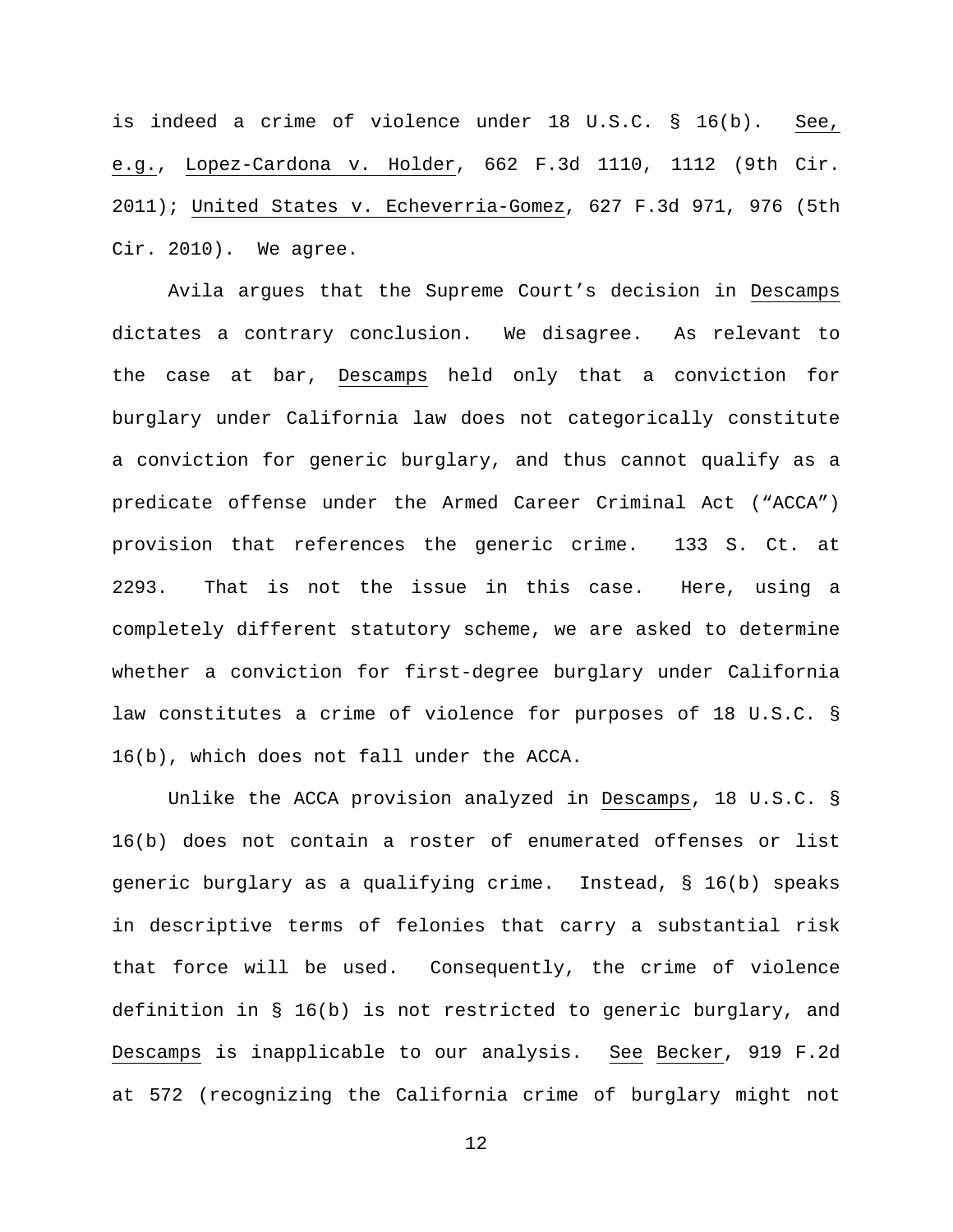be a "violent felony" under the ACCA, which defines the term by reference to the generic crime, but it is a "crime of violence" under the risk-focused text of 18 U.S.C. § 16). Indeed, in Descamps itself the Supreme Court explicitly limited its holding to that specific provision in the ACCA referencing generic burglary. 133 S. Ct. at 2293 n.6 (declining to address whether California burglary qualifies as a predicate offense under the ACCA's residual clause); see also United States v. Rodriguez-Frias, 571 F. App'x 536, 537 (9th Cir. 2014) (unpublished) (noting that Descamps has no bearing on "the definition of violence in the residual clause contained in § 16(b)").

Avila further asserts that California burglary does not satisfy the crime of violence definition because the statute "lacks the element of an unlawful or unprivileged entry." (Appellant's Br. 10.) This argument is without merit because the absence of this element does not dissipate the risks associated with burglary of an inhabited dwelling. California courts have repeatedly emphasized the potentially violent nature of first-degree burglary notwithstanding the absence of forced entry. See People v. Davis, 958 P.2d 1083, 1088-89 (Cal. 1998). Likewise, as noted by the Supreme Court, the "main risk of burglary arises not from the simple physical act of wrongfully entering onto another's property, but rather from the possibility of a face-to-face confrontation between the burglar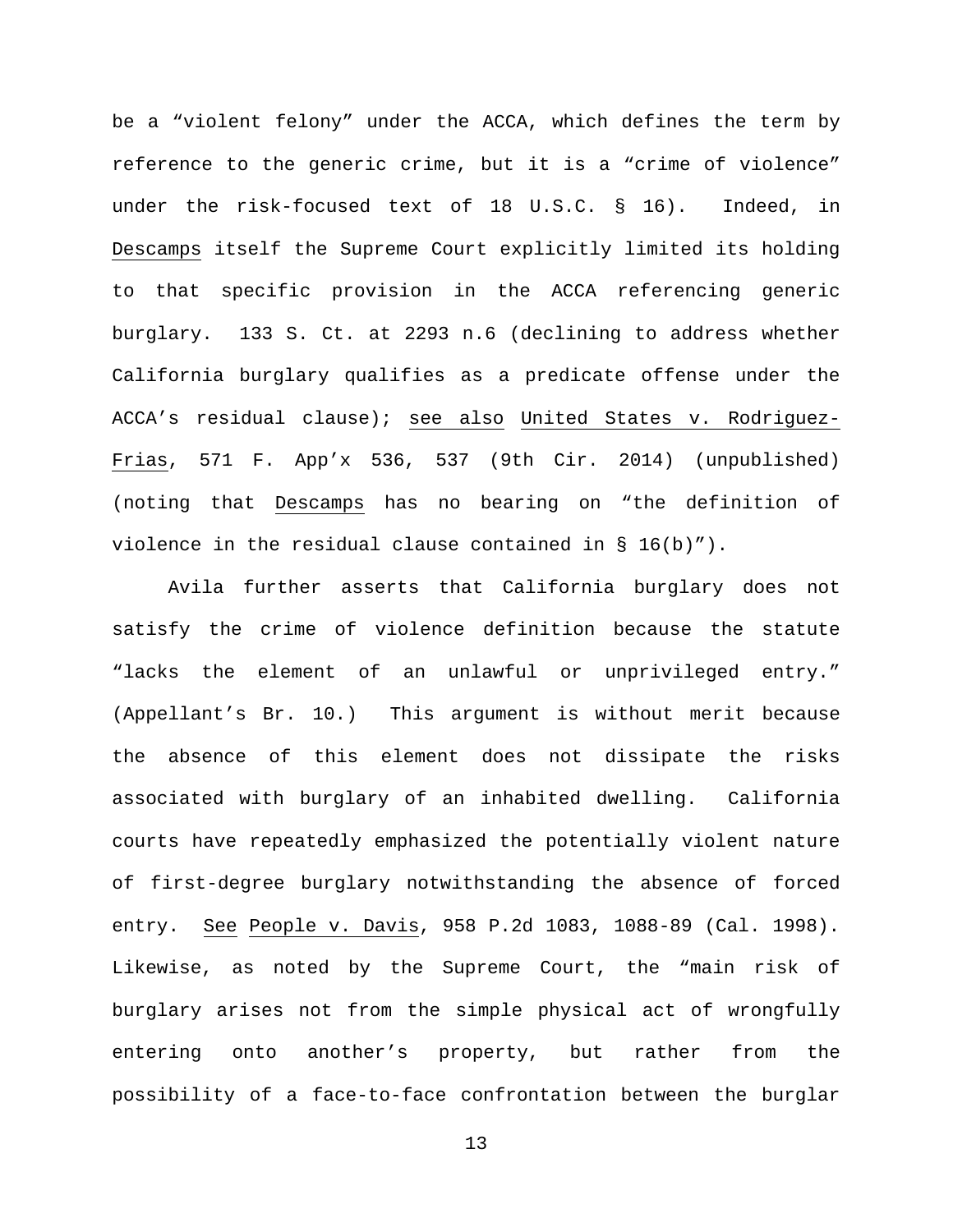and a third party[.]" James v. United States, 550 U.S. 192, 203 (2007). Succinctly stated, burglary of a dwelling presents a substantial risk of force with or without an unlawful entry. See United States v. Maldonado, 696 F.3d 1095, 1103 (10th Cir. 2012) ("[A] risk of violence arises, even absent an unlawful entry, when a victim or third-party discovers the burglar's criminal intent. The burglar may initiate violence to carry out his crime, or a victim or third party may use force to resist or prevent it." (emphasis added)); United States v. Park, 649 F.3d 1175, 1178-79 (9th Cir. 2011) (noting that in determining whether first-degree burglary under California law involves conduct that presents a serious potential risk of physical injury to another, "[i]t makes no difference . . . that California first-degree burglary does not require an unlawful entry").

Finally, we reject Avila's contention that first-degree burglary under California law does not qualify as a crime of violence because it encompasses crimes "includ[ing] shoplifting and theft of goods from a locked but unoccupied automobile." (Appellant's Br. 10.) First, this argument mistakenly assumes that the above examples fall under California's statutory scheme for first-degree burglary. As noted, first-degree burglary requires entry into an inhabited dwelling. Neither of the above illustrations satisfy this requirement. In any event,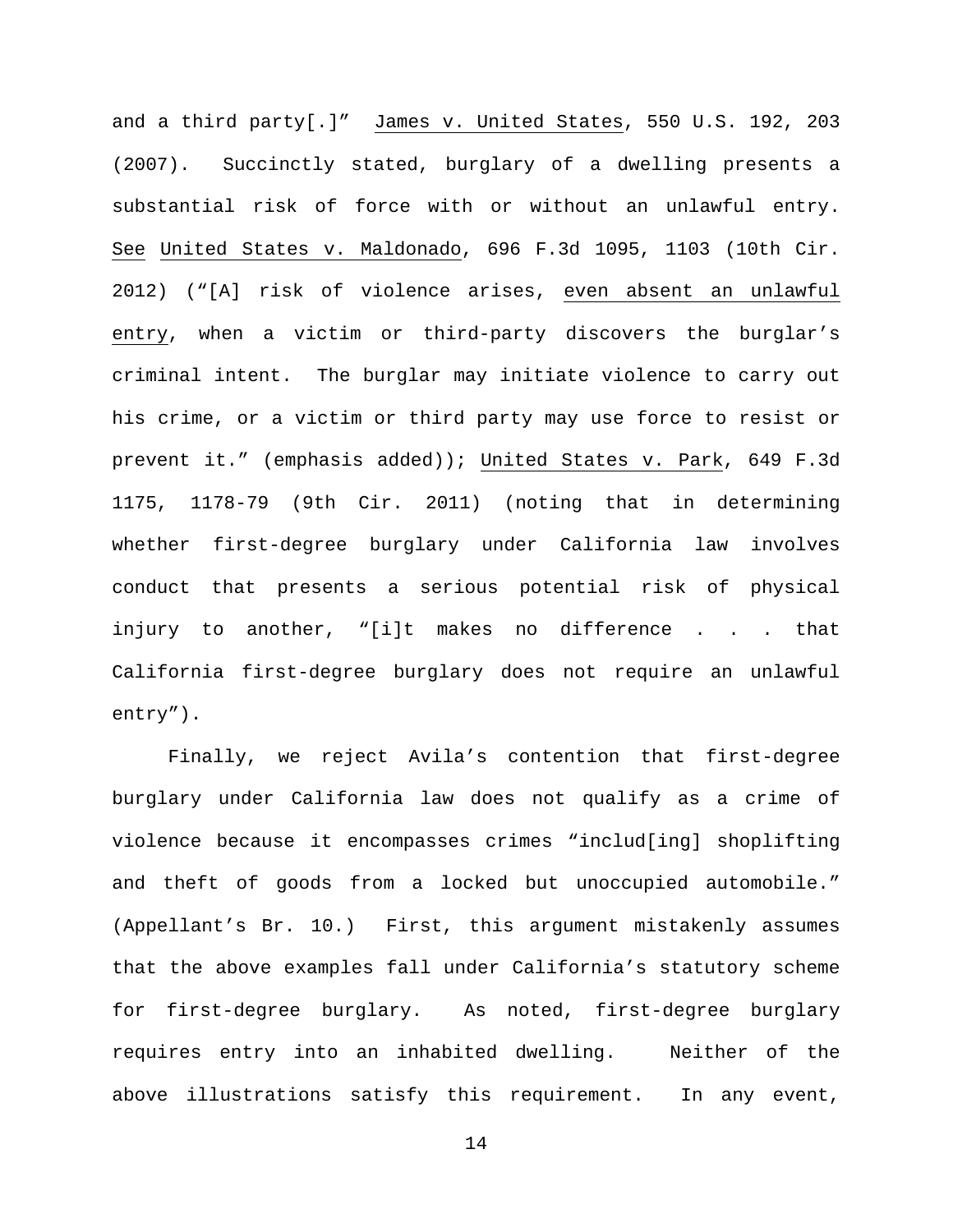every set of conceivable facts covered by first-degree burglary does not have to present a serious risk of injury for it to qualify as a crime of violence. It is sufficient if "the conduct encompassed by the elements of the offense, in the ordinary case, presents a serious potential risk of injury to another." James, 550 U.S. at 208. As long as an offense is of a type that, by its nature, presents a substantial risk that physical force against the person or property of another may be used, it satisfies the requirements of 18 U.S.C. § 16(b). See id. First-degree burglary under California law fulfills that requirement.

First-degree burglary, as defined in California Penal Code §§ 459 and 460(a), is a crime of violence within the meaning of 18 U.S.C. § 16(b) and therefore qualifies as an aggravated felony. Accordingly, the district court correctly applied the eight-level enhancement under U.S.S.G. § 2L1.2(b)(1)(C) when it calculated Avila's sentence.

### B.

We now turn to Avila's argument that the district court's sentencing colloquy was procedurally inadequate. Contrary to Avila's assertion otherwise, the district court's explanation of its sentence was more than sufficient to preclude a finding of error. A sentencing court must "'state in open court' the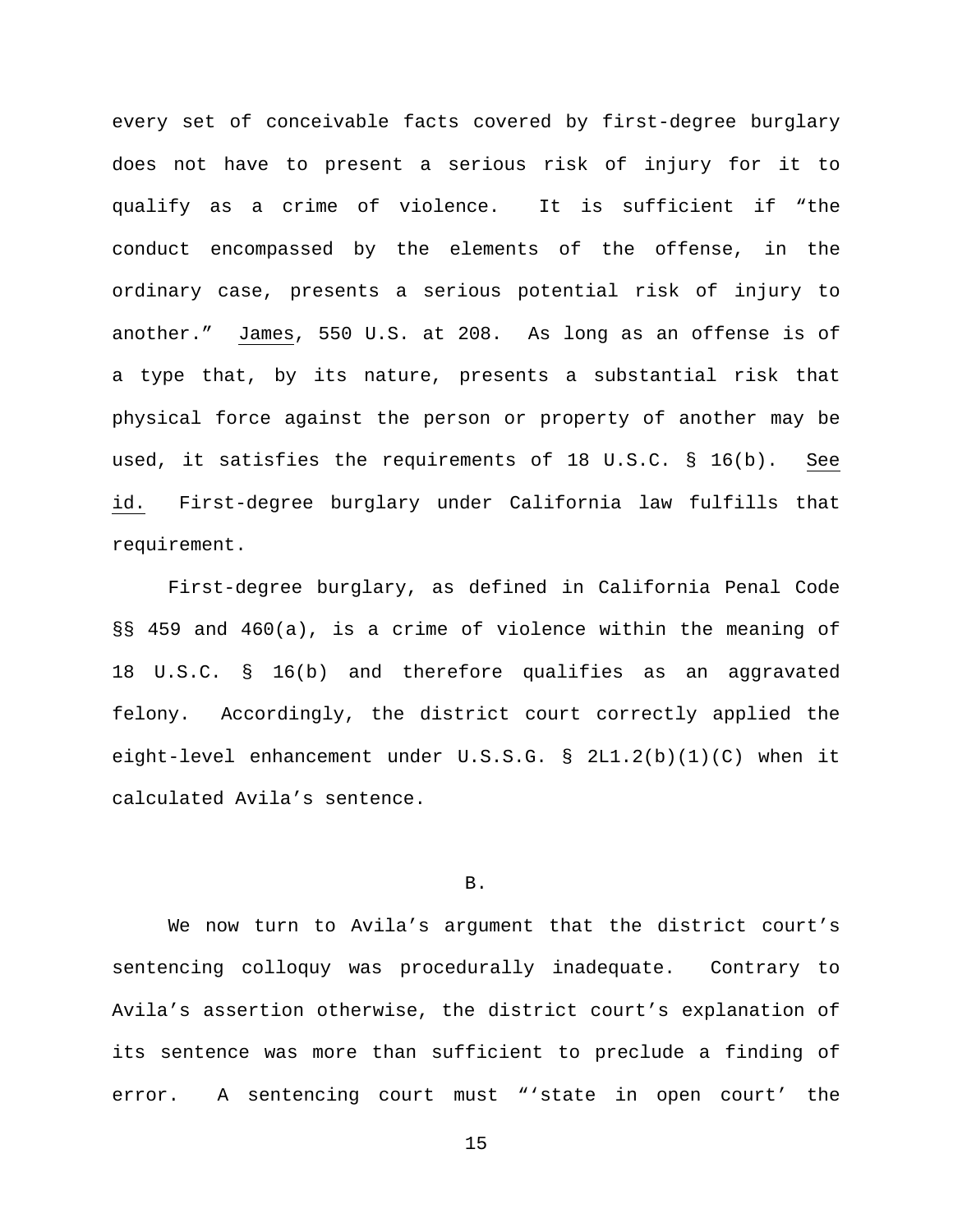particular reasons that support its chosen sentence." United States v. Carter, 564 F.3d 325, 328 (4th Cir. 2009). The court's explanation, however, need not be exhaustive; it merely must be "sufficient 'to satisfy the appellate court that [the district court] has considered the parties' arguments and has a reasoned basis for exercising [its] own legal decisionmaking authority.'" United States v. Boulware, 604 F.3d 832, 837 (4th Cir. 2010) (alterations in original) (quoting Rita v. United States, 551 U.S. 338, 356 (2007)). Here, the district court explained that it had considered Avila's "history and characteristics," and "taken together, these indicate a concern . . . on the part of the Court for the safety of the public. And that is the driving reason for the sentence." (J.A. 25.) Although the district court's explanation focused on two of the sentencing factors, its discussion of Avila's history and characteristics and the need to protect the public from further crimes was individualized as to Avila and based on the facts presented. See United States v. Johnson, 445 F.3d 339, 345 (4th Cir. 2006) ("Requiring district courts to address each factor on the record would thus be an exercise in unproductive repetition that would invite flyspecking on appeal.").

We similarly reject Avila's argument that the district court erred by failing to address his "non-frivolous argument for a below-guidelines sentence." (Appellant's Br. 13.) Avila